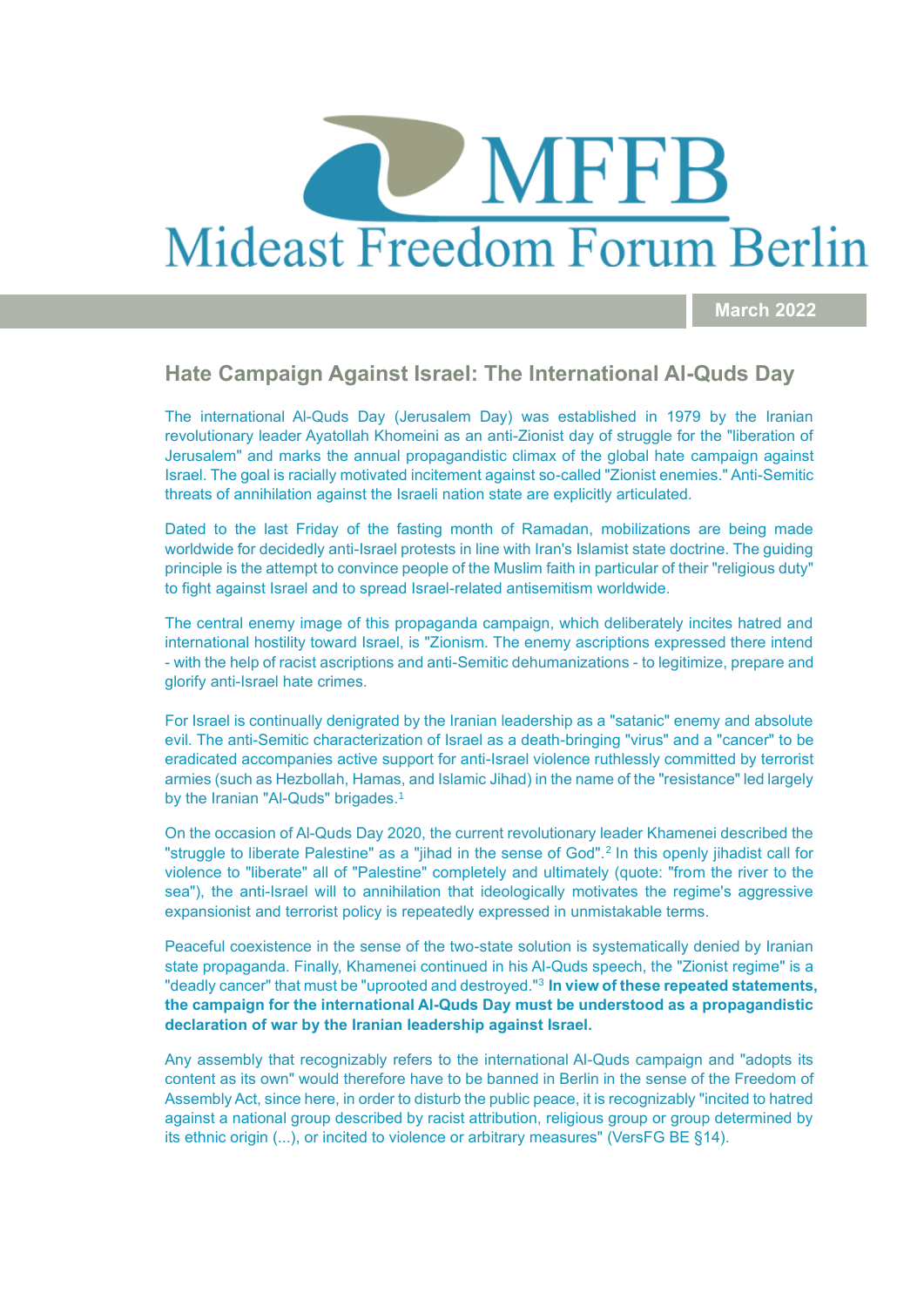# **Al-Quds Day in Berlin: part of Iran's international hate campaign**

In Germany, there is open sympathy for the anti-Israel goals of the Iranian leadership, which are openly articulated in particular on Al-Quds Day. In this regard, the Federal Office for the Protection of the Constitution speaks of a "circle of participants" in Germany consisting of persons "who in part publicly spread anti-Israeli, anti-Western and anti-Semitic slogans (...)".<sup>4</sup>

The Berlin Office for the Protection of the Constitution (VS) adds that the "organizers (...) of the "al-Quds" day in Berlin (...) are supporters of the Islamist theocracy of Shiite character in Iran" and that "a stringent anti-Semitic rhetoric of destruction against Israel" is part of the "Iranian state doctrine." 5

In addition, it states: "Close to Iran is the "Islamic Community of Iranians in Berlin-Brandenburg e.V." (IGIBB) in Berlin. It is connected with the "Islamic Center Hamburg e.V." (IZH). The IZH in Hamburg is the most influential center of Shiite Muslims close to Iran in Germany (...) and is, next to the embassy, the most important representation of Iran. The head of the IZH is considered the representative of Iran's "revolutionary leader" in Germany and is appointed directly by him. Thus, the IZH has a key position in the propagation and enforcement of Iranian interests in Germany and Europe."<sup>6</sup>

Since 1993, this IZH has been monitored by the Hamburg VS. The latter also regularly reports on the participation of IZH functionaries at the Al-Quds Day in Berlin.<sup>7</sup> The latest findings were summarized by the Office for the Protection of the Constitution in 2021 as follows: "The IZH is ideologically, organizationally and in terms of personnel an outpost of the Tehran regime": "(...) with the help of which the mission of the worldwide export of the "Islamic revolution", which is anchored in the Iranian constitution, is to be implemented".<sup>8</sup>

Accordingly, the Berlin "QUDS AG" advertises the Al-Quds Day organized by it as a "cult" event with "a revolutionary tradition" to which the "anti-Israeli character" constitutively belongs.<sup>9</sup> The central ambition is declared to be "the liberation of Palestine" as a "symbol for the liberation of humanity from the yoke of the oppressors.<sup>10</sup>

The related glorification of Iran is, moreover, an essential component of the Berlin Al-Quds structures' self-portrayal. For example, Jürgen Grassmann<sup>11</sup> described the killed commander of the "Al-Quds" brigades (classified by the U.S. as a terrorist organization<sup>12</sup>) Qasem Soleimani as a martyr and him and his soldiers as "worthy role models" for the youth.<sup>13</sup>

The trivialization of Islamist terror and the dissemination of anti-Israeli positions in the context of an internationally recognizable hate campaign orchestrated by Iran should - especially in light of the findings of the Hamburg Office for the Protection of the Constitution on the IZH - be prevented with the help of Section 14 of the Berlin Freedom of Assembly Act and events on Al-Quds Day should be banned.

March 1, 2022

**Mideast Freedom Forum Berlin e.V.** P.O. Box 2 77 48, 10130 Berlin Tel. 030 - 209 95 852 [info@mideastfreedomforum.org](mailto:info@mideastfreedomforum.org)  [www.mideastfreedomforum.org](http://www.mideastfreedomforum.org/)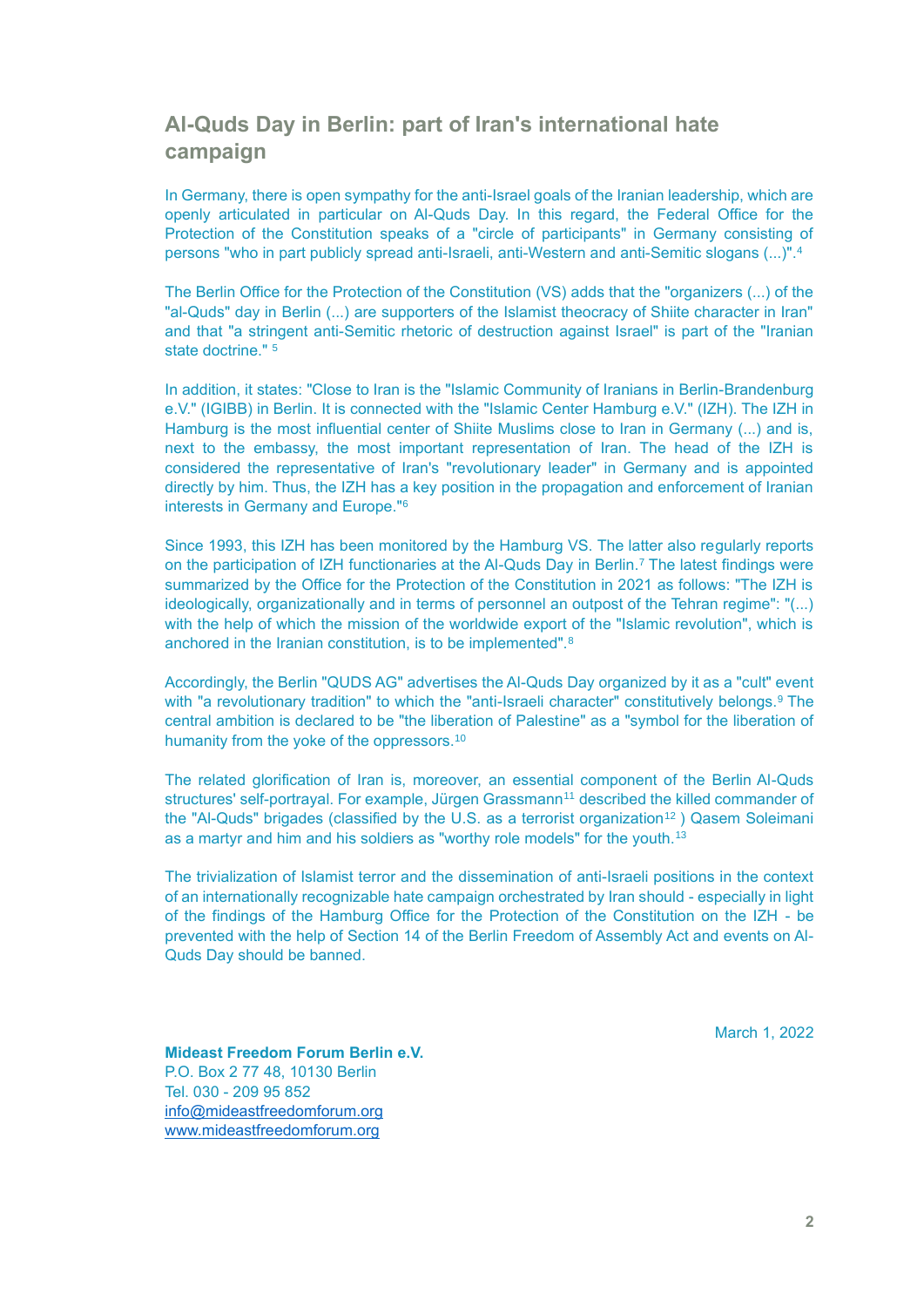## **Appendix: Further sources and links**

#### **Findings of German constitutional protection authorities:**

### **Hamburg Office for the Protection of the Constitution:**

- Constitutional Protection Report 2016 (July 2017): [https://www.hamburg.de/content](https://www.hamburg.de/contentblob/8873924/38b7f14ba1da5dd3693b6b1a833d9c43/data/verfassungsschutzbericht-2016-lfv-hh.pdf)[blob/8873924/38b7f14ba1da5dd3693b6b1a833d9c43/data/verfassungsschutzbericht-](https://www.hamburg.de/contentblob/8873924/38b7f14ba1da5dd3693b6b1a833d9c43/data/verfassungsschutzbericht-2016-lfv-hh.pdf)[2016-lfv-hh.pdf](https://www.hamburg.de/contentblob/8873924/38b7f14ba1da5dd3693b6b1a833d9c43/data/verfassungsschutzbericht-2016-lfv-hh.pdf)
- Iranian Islamists. Representatives of the Islamic Center Hamburg participated in the antiIsrael "Quds Day" in Berlin (11.06.2018): [https://www.hamburg.de/innenbehoerde/schlag](https://www.hamburg.de/innenbehoerde/schlagzeilen/11197970/izh-al-quds-tag/)[zeilen/11197970/izh-al-quds-tag/](https://www.hamburg.de/innenbehoerde/schlagzeilen/11197970/izh-al-quds-tag/)
- Verfassungsschutzbericht 2019 (Juli 2020): [https:/](https://www.hamburg.de/contentblob/13946590/12000712ec5e5c8726a4dbd4fa81263d/data/vsb-2019-buch.pdf)/www.hamburg.de/contentblob/13946590/12000712ec5e5c8726a4dbd4fa81263d/data/vsb-2019-buch.pdf
- Verfassungsschutzbericht 2020 (Mai 2020): [https://www.hamburg.de/content](https://www.hamburg.de/contentblob/14991526/3e2dd876b7bdbd583760c184e74ad3e5/data/vsb-2020-online.pdf)[blob/14991526/3e2dd876b7bdbd583760c184e74ad3e5/data/vsb-2020-online.pdf](https://www.hamburg.de/contentblob/14991526/3e2dd876b7bdbd583760c184e74ad3e5/data/vsb-2020-online.pdf)
- IZH. Tehran regime outpost (16.07.2021): [https://www.hamburg.de/con](https://www.hamburg.de/contentblob/15263774/e9cee39187a321fab70c4f5f24bfee85/data/izh-neue-erkentnisse.pdf)[tentblob/15263774/e9cee39187a321fab70c4f5f24bfee85/data/izh-neue-erkentnisse.pdf](https://www.hamburg.de/contentblob/15263774/e9cee39187a321fab70c4f5f24bfee85/data/izh-neue-erkentnisse.pdf)

#### **Constitutional Protection Berlin:**

- 2019 Constitutional Protection Report (June 2020): [https://www.berlin.de/sen/inneres/ver](https://www.berlin.de/sen/inneres/verfassungsschutz/publikationen/verfassungsschutzberichte/verfassungsschutzbericht-2019.pdf)[fassungsschutz/publikationen/verfassungsschutzberichte/verfassungsschutzbericht-](https://www.berlin.de/sen/inneres/verfassungsschutz/publikationen/verfassungsschutzberichte/verfassungsschutzbericht-2019.pdf)[2019.pdf](https://www.berlin.de/sen/inneres/verfassungsschutz/publikationen/verfassungsschutzberichte/verfassungsschutzbericht-2019.pdf)
- Constitutional Protection Report 2020 (January 2022): [https://www.berlin.de/sen/inne](https://www.berlin.de/sen/inneres/verfassungsschutz/publikationen/verfassungsschutzberichte/verfassungsschutzbericht-2020.pdf)[res/verfassungsschutz/publikationen/verfassungsschutzberichte/verfassungsschutzbe](https://www.berlin.de/sen/inneres/verfassungsschutz/publikationen/verfassungsschutzberichte/verfassungsschutzbericht-2020.pdf)[richt-2020.pdf](https://www.berlin.de/sen/inneres/verfassungsschutz/publikationen/verfassungsschutzberichte/verfassungsschutzbericht-2020.pdf)

#### **Federal Office for the Protection of the Constitution:**

- Constitutional Protection Report 2015: [https://www.bmi.bund.de/SharedDocs/down](https://www.bmi.bund.de/SharedDocs/downloads/DE/publikationen/themen/sicherheit/vsb-2015.pdf?__blob=publicationFile&v=4)[loads/DE/publikationen/themen/sicherheit/vsb-2015.pdf?\\_\\_blob=publicationFile&v=4](https://www.bmi.bund.de/SharedDocs/downloads/DE/publikationen/themen/sicherheit/vsb-2015.pdf?__blob=publicationFile&v=4)
- Compendium of the BfV. Presentation of selected areas of work and objects of observation (December 2018): [https://www.verfassungsschutz.de/SharedDocs/publika](https://www.verfassungsschutz.de/SharedDocs/publikationen/DE/allgemein/2018-12-kompendium-des-bfv-darstellung-ausgewaehlter-arbeitsbereiche-und-beobachtungsobjekte.pdf?__blob=publicationFile&v=11)[tionen/DE/allgemein/2018-12-kompendium-des-bfv-darstellung-ausgewaehlter-arbeits](https://www.verfassungsschutz.de/SharedDocs/publikationen/DE/allgemein/2018-12-kompendium-des-bfv-darstellung-ausgewaehlter-arbeitsbereiche-und-beobachtungsobjekte.pdf?__blob=publicationFile&v=11)[bereiche-und-beobachtungsobjekte.pdf?\\_\\_blob=publicationFile&v=11](https://www.verfassungsschutz.de/SharedDocs/publikationen/DE/allgemein/2018-12-kompendium-des-bfv-darstellung-ausgewaehlter-arbeitsbereiche-und-beobachtungsobjekte.pdf?__blob=publicationFile&v=11)
- Antisemitism in Islamism (01.06.2019): [https://www.verfassungss](https://www.verfassungsschutz.de/SharedDocs/publikationen/DE/islamismus-und-islamistischer-terrorismus/2019-06-antisemitismus-im-islamismus.pdf?__blob=publicationFile&v=7)[chutz.de/SharedDocs/publikationen/DE/islamismus-und-islamistischer-terrorismus/2019-](https://www.verfassungsschutz.de/SharedDocs/publikationen/DE/islamismus-und-islamistischer-terrorismus/2019-06-antisemitismus-im-islamismus.pdf?__blob=publicationFile&v=7) 06-antisemitismus-im-islamismus.pdf? blob=publicationFile&v=7
- Situation report on antisemitism (01.07.2020): [https://www.verfassungsschutz.de/Shared-](https://www.verfassungsschutz.de/SharedDocs/publikationen/DE/allgemein/2020-07-lagebild-antisemitismus.pdf?__blob=publicationFile&v=11)[Docs/publikationen/DE/allgemein/2020-07-lagebild-antisemitismus.pdf?\\_\\_blob=publica](https://www.verfassungsschutz.de/SharedDocs/publikationen/DE/allgemein/2020-07-lagebild-antisemitismus.pdf?__blob=publicationFile&v=11)[tionFile&v=11](https://www.verfassungsschutz.de/SharedDocs/publikationen/DE/allgemein/2020-07-lagebild-antisemitismus.pdf?__blob=publicationFile&v=11)
- Constitutional Protection Report 2020 (15.06.2021): [https://www.verfassungs](https://www.verfassungsschutz.de/SharedDocs/publikationen/DE/verfassungsschutzberichte/2021-06-verfassungsschutzbericht2020.html)[schutz.de/SharedDocs/publikationen/DE/verfassungsschutzberichte/2021-06-verfas](https://www.verfassungsschutz.de/SharedDocs/publikationen/DE/verfassungsschutzberichte/2021-06-verfassungsschutzbericht2020.html)[sungsschutzbericht2020.html](https://www.verfassungsschutz.de/SharedDocs/publikationen/DE/verfassungsschutzberichte/2021-06-verfassungsschutzbericht2020.html)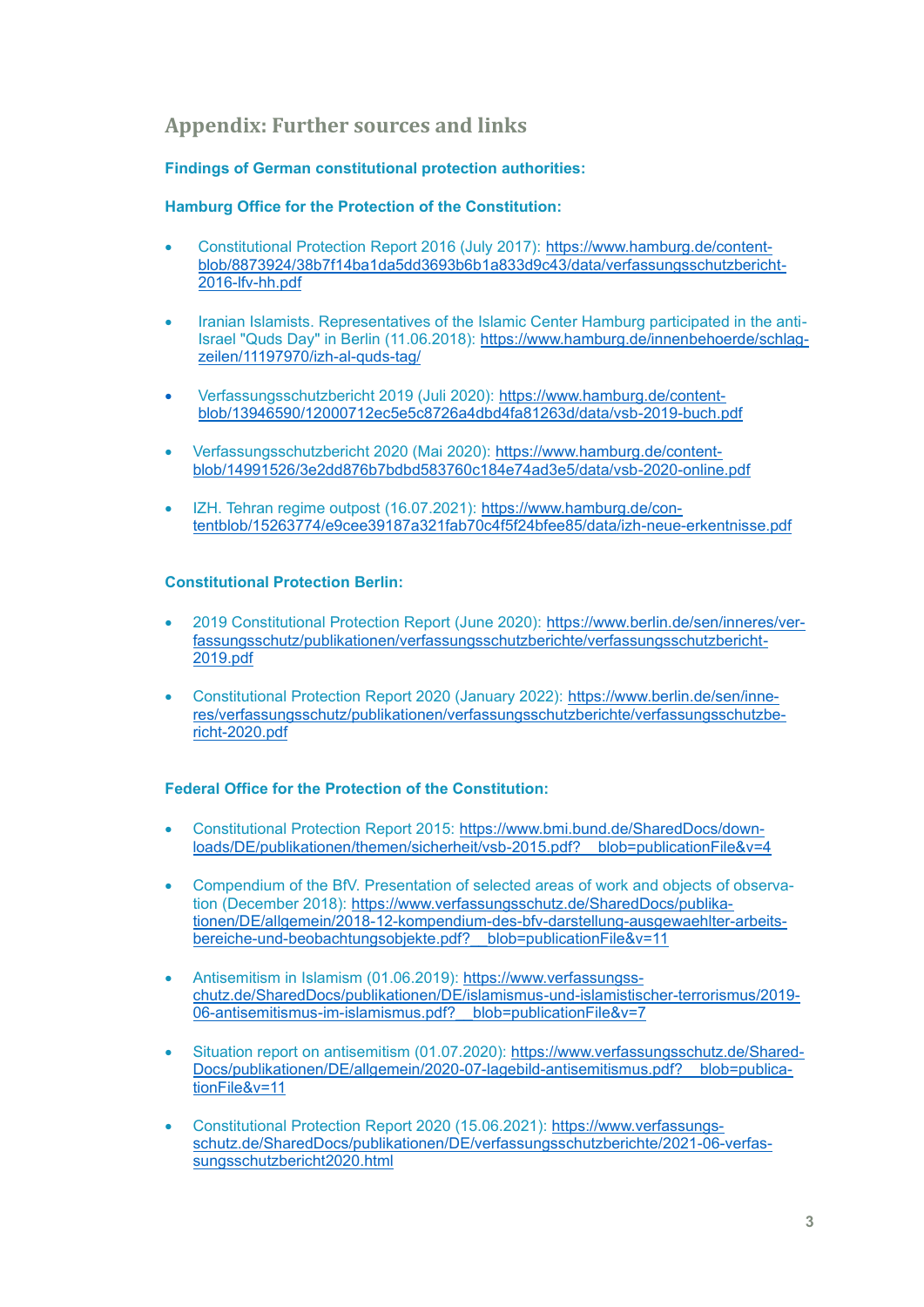#### **Comments by Iranian Revolutionary Leader Ayatollah Khamenei on International Al-Quds Day:**

- The "virus of Zionism" won't last long and will be eliminated (22.05.2020): [https://eng](https://english.khamenei.ir/news/7570/The-virus-of-Zionism-won-t-last-long-and-will-be-eliminated)[lish.khamenei.ir/news/7570/The-virus-of-Zionism-won-t-last-long-and-will-be-eliminated](https://english.khamenei.ir/news/7570/The-virus-of-Zionism-won-t-last-long-and-will-be-eliminated)
- "I tell you with confidence: The downward movement of the Zionist regime has started and it will not stop" (07.05.2021): [https://english.khamenei.ir/news/8477/I-tell-you-with-confi](https://english.khamenei.ir/news/8477/I-tell-you-with-confidence-The-downward-movement-of-the-Zionist)[dence-The-downward-movement-of-the-Zionist](https://english.khamenei.ir/news/8477/I-tell-you-with-confidence-The-downward-movement-of-the-Zionist)

#### **Analyses of actors, organizational structures and content of "Al-Quds" events:**

- Moussavi, Kazem (02.06.2017) Iran's antisemitism and the organizational structures of the Al-Quds marches in Berlin: [http://iraniansforum.com/eu/der-antisemitismus-des-iran](http://iraniansforum.com/eu/der-antisemitismus-des-iran-und-die-organisationsstrukturen-der-al-quds-marsche-in-berlin/)[und-die-organisationsstrukturen-der-al-quds-marsche-in-berlin/](http://iraniansforum.com/eu/der-antisemitismus-des-iran-und-die-organisationsstrukturen-der-al-quds-marsche-in-berlin/)
- Al-Quds March participants 2019: Iranian IAD in Hamburg may close: [http://iranians](http://iraniansforum.com/eu/al-quds-marsch-teilnehmer-2019-iranische-iad-in-hamburg-wird-womoglich-schliessen/)[forum.com/eu/al-quds-marsch-teilnehmer-2019-iranische-iad-in-hamburg-wird](http://iraniansforum.com/eu/al-quds-marsch-teilnehmer-2019-iranische-iad-in-hamburg-wird-womoglich-schliessen/)[womoglich-schliessen/](http://iraniansforum.com/eu/al-quds-marsch-teilnehmer-2019-iranische-iad-in-hamburg-wird-womoglich-schliessen/)
- Federal Association of Research and Information Centers on Antisemitism (06/06/2019) Qudstag March 2019 Evaluation: [https://report-antisemitism.de/documents/2019-06-](https://report-antisemitism.de/documents/2019-06-06_rias-be_Monitoring_Quds-Tag-2019.pdf) 06 rias-be Monitoring Quds-Tag-2019.pdf
- Mideast Freedom Forum Berlin (May 2020): Al Quds Day as an Anti-Semitic Mobilization of the Islamic Republic of Iran and a Threat to Security in Germany: [https://archiv.mid](https://archiv.mideastfreedomforum.org/fileadmin/editors_de/Texte/MFFB_-_Fuer_ein_Verbot_des_Al_Quds_Tages.pdf)[eastfreedomforum.org/fileadmin/editors\\_de/Texte/MFFB\\_-\\_Fuer\\_ein\\_Ver](https://archiv.mideastfreedomforum.org/fileadmin/editors_de/Texte/MFFB_-_Fuer_ein_Verbot_des_Al_Quds_Tages.pdf)bot des Al Quds Tages.pdf
- democ. Center of Democratic Contradiction (13.05.2021): Digital and on the Street: The Anti-Semitic Al-Quds Day in Germany 2021: [https://democ.de/artikel/der-antisemitische](https://democ.de/artikel/der-antisemitische-al-quds-tag-in-deutschland-2021-digital-und-auf-der-strasse/)[al-quds-tag-in-deutschland-2021-digital-und-auf-der-strasse/](https://democ.de/artikel/der-antisemitische-al-quds-tag-in-deutschland-2021-digital-und-auf-der-strasse/)

## **Videos:**

#### **Short documentaries of the Al-Quds marches in Berlin:**

- Jewish Forum (7.6.2016): Anti-Semitic Al-Quds March 2014 & 2015 in Berlin: <https://www.youtube.com/watch?v=QBurzyxJ-2E>
- Jewish Forum (26.7.2016): Education for Hate Al-Quds March 2016: <https://www.youtube.com/watch?v=OHhdoFQ5JLI>
- Jewish Forum (24.06.2017): Hundreds at anti-Israel Al-Quds demonstration in Berlin: <https://www.youtube.com/watch?v=zB-uGgbhgeM>
- Jewish Forum (10.06.2018): Crowd at anti-Israel Al-Quds march in Berlin: <https://www.youtube.com/watch?v=QLW1VnH1LGQ>
- Jewish Forum (01.06.2019): United against Israel: Antisemitic Al-Quds March in Berlin 2019:<https://www.youtube.com/watch?v=1Vgs0kEWwwA>